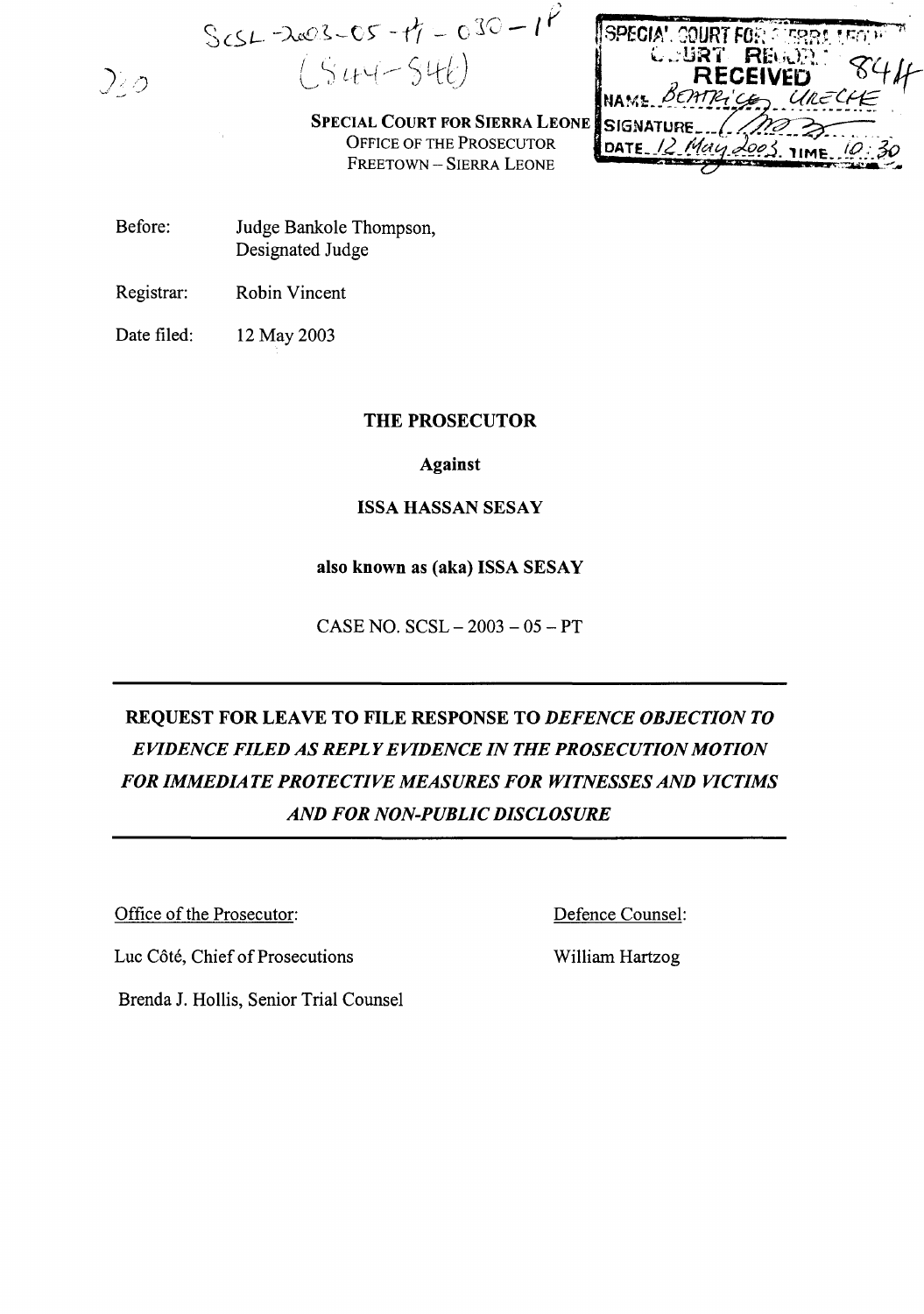Prosecutor Against Issa Hassan Sesay, SCSL-2003-05-PT



## SPECIAL COURT FOR SIERRA LEONE

OFFICE OF THE PROSECUTOR FREETOWN - SIERRA LEONE

### THE PROSECUTOR

Against

### ISSA HASSAN SESAY

also known as (aka) ISSA SESAY

CASE NO.  $SCSL - 2003 - 05 - PT$ 

# REQUEST FOR LEAVE TO FILE RESPONSE TO *DEFENCE OBJECTION TO EVIDENCE FILED AS REPLYEVIDENCE IN THE PROSECUTION MOTION FOR IMMEDIATE PROTECTIVE MEASURES FOR WITNESSES AND VICTIMS AND FOR NON-PUBLIC DISCLOSURE*

- 1. On 29 April 2003 the Prosecution filed its Reply to Response of Defence Office to *"Prosecution Motion For Immediate Protective Measures For Witnesses and Victims and For Non-Public Disclosure"*
- 2. William Hartzog was appointed to represent the Accused, effective I May 2003.
- 3. On 7 May 2003, 6 days after the effective date of his appointment, Defence Counsel filed *Defence Objection To Evidence Filed As Reply Evidence In The Prosecution Motion For Immediate Protective Measures For Witnesses and Victims And For Non-Public Disclosure.* However it may have been captioned, this pleading is, in essence, a further response to the Prosecution Reply.